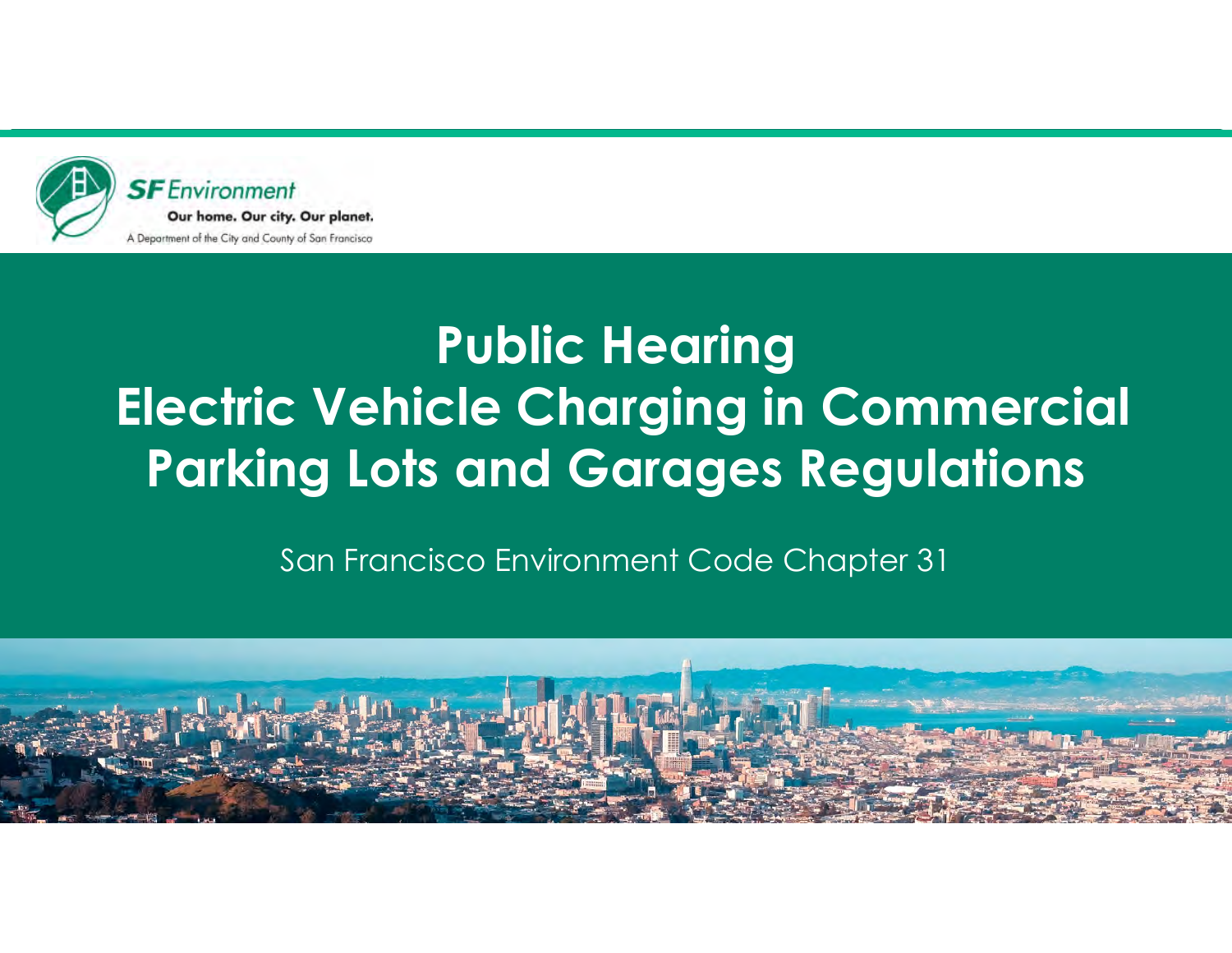



- Introduction
- Ordinance Requirements
- Compliance Process
- Technical Assistance for Stakeholders
- Conclusion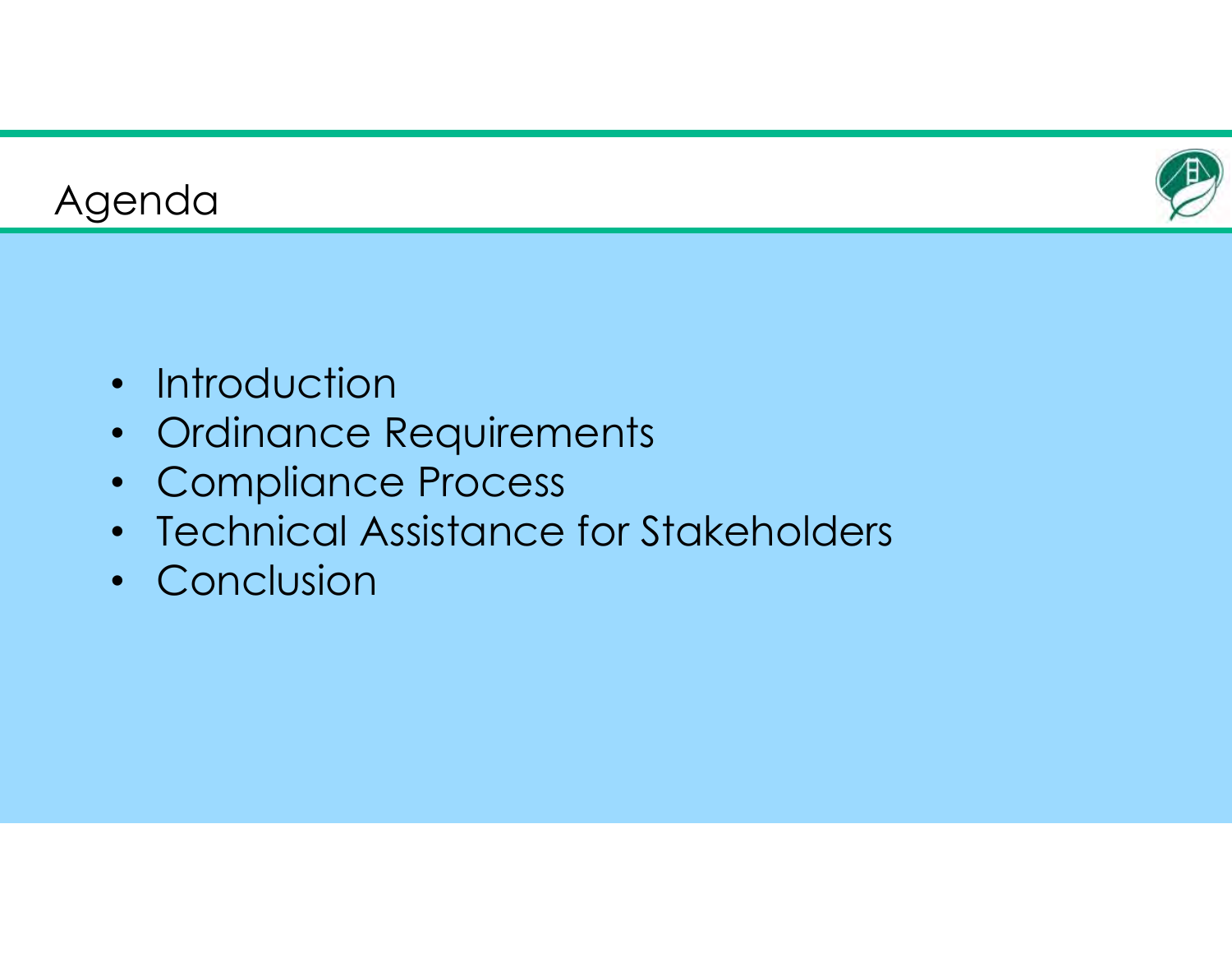

# EV Charging Commercial Garage Ordinance

- •Commercial garages and parking lots:
	- With **100+ parking spaces**
	- Charge a fee for parking
	- Open to the public
- •Install Level 2 charging stations at **10% of parking spaces**
	- •Or functionally equivalent number of Fast Chargers
- •Requires a good faith analysis of financial and technical feasibility
- •Must comply by **January 1, 2023**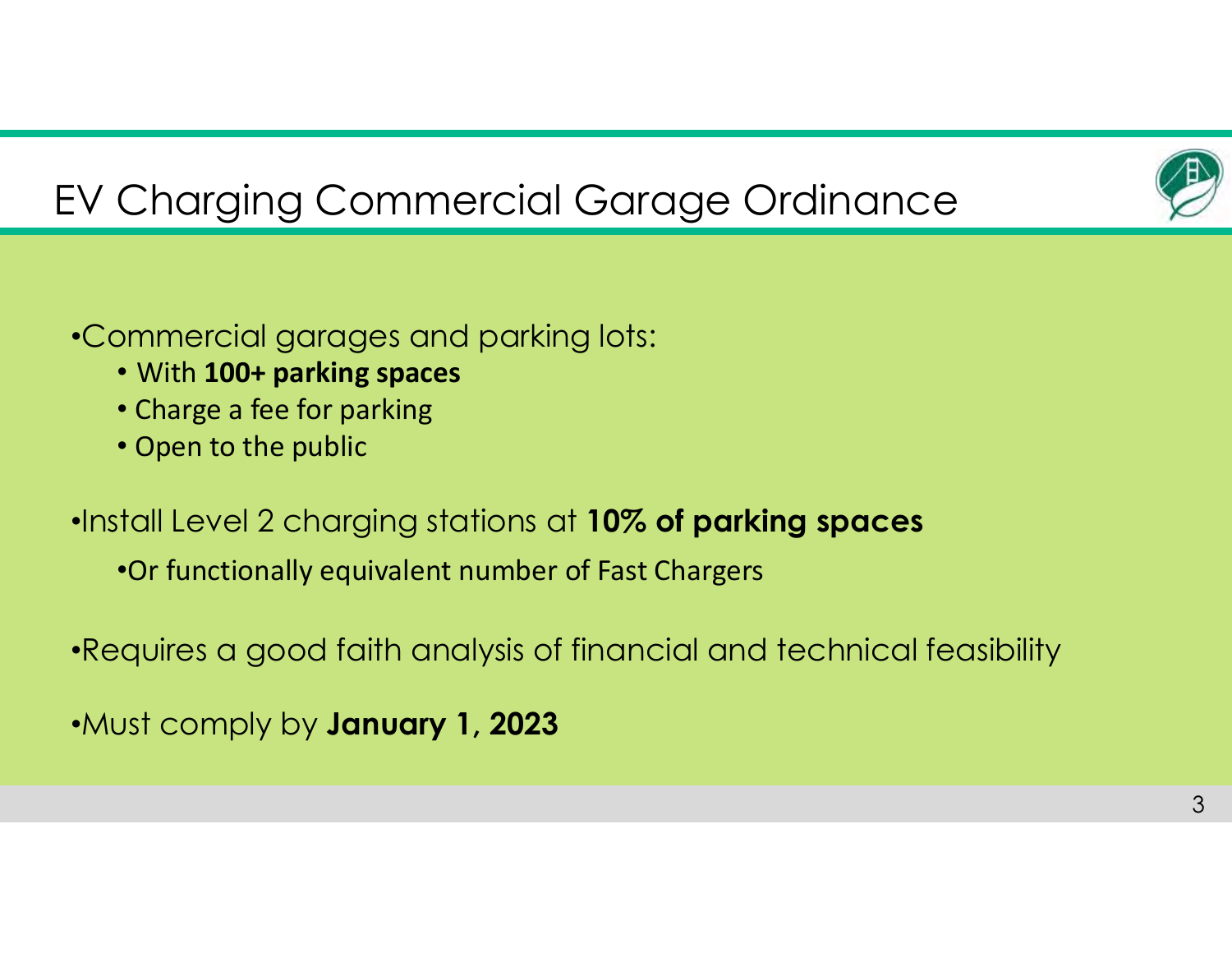

### Ordinance 244-19

#### **Key Dates:**

- Summer 2019 Stakeholder outreach
- November 1, 2019 Signed by the Mayor
- December 1, 2019 Ordinance effective date
- August 2021 Stakeholder compliance outreach (ongoing)
- January 1, 2023 Compliance required

#### **Key Actions:**

- Created Chapter 31 of the Environment Code
- Amended Police Code Sections 1215.1, 1215.2, and 1215.3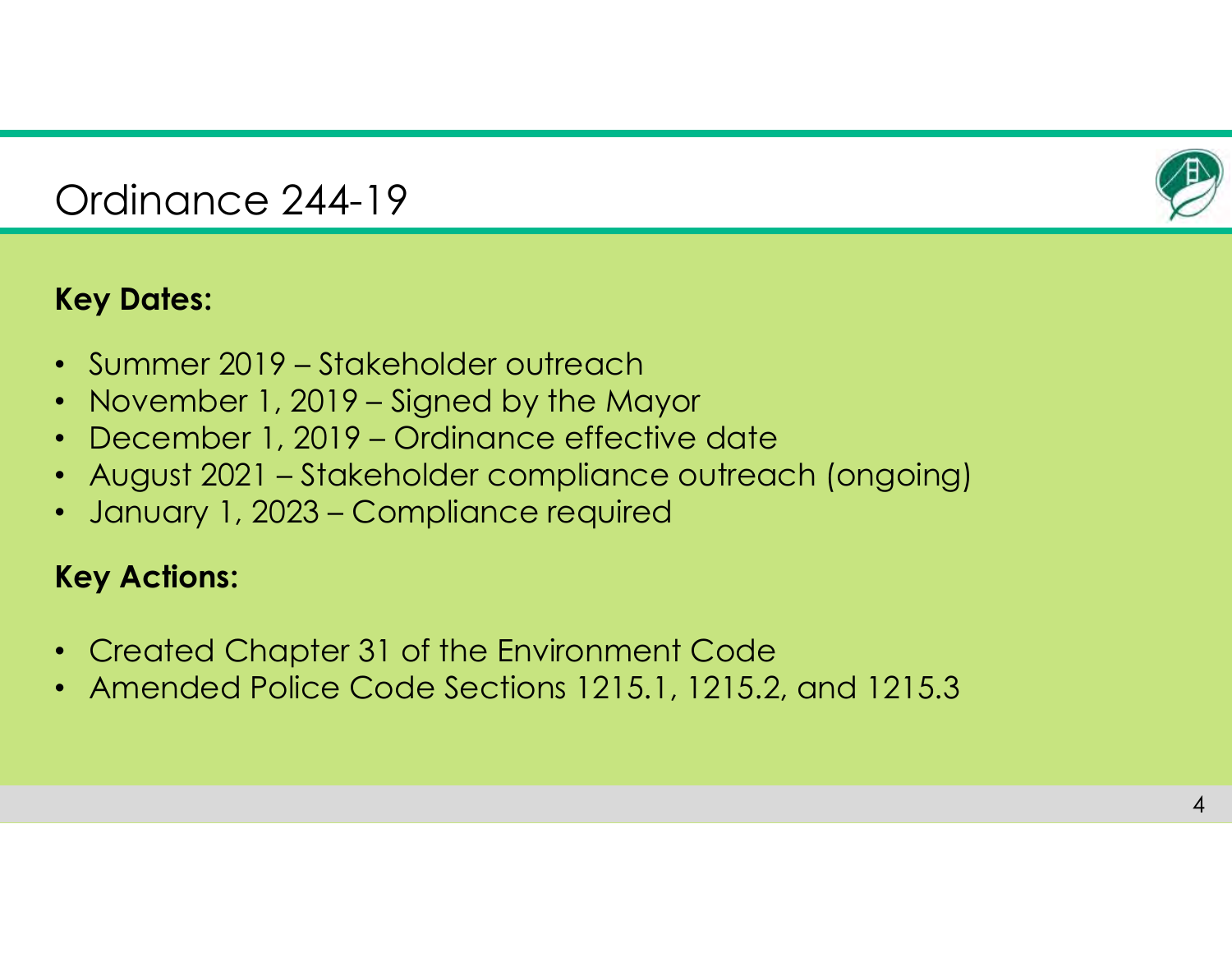

### Ordinance No 244-19 Requirements

- 1) Install Level 2 charging stations (less than 40 kW) at 10% of parking spaces
	- •Maximum required number of Level 2 chargers is 200
- 2) Install Direct Current (DC) fast charging (over 40 kW) stations that provide a similar volume of charging
	- •Minimum of 2 DC fast chargers
	- $\bullet$ Additional DC charger for every additional 250 spaces over 750
	- $\bullet$ Maximum of 8 DC chargers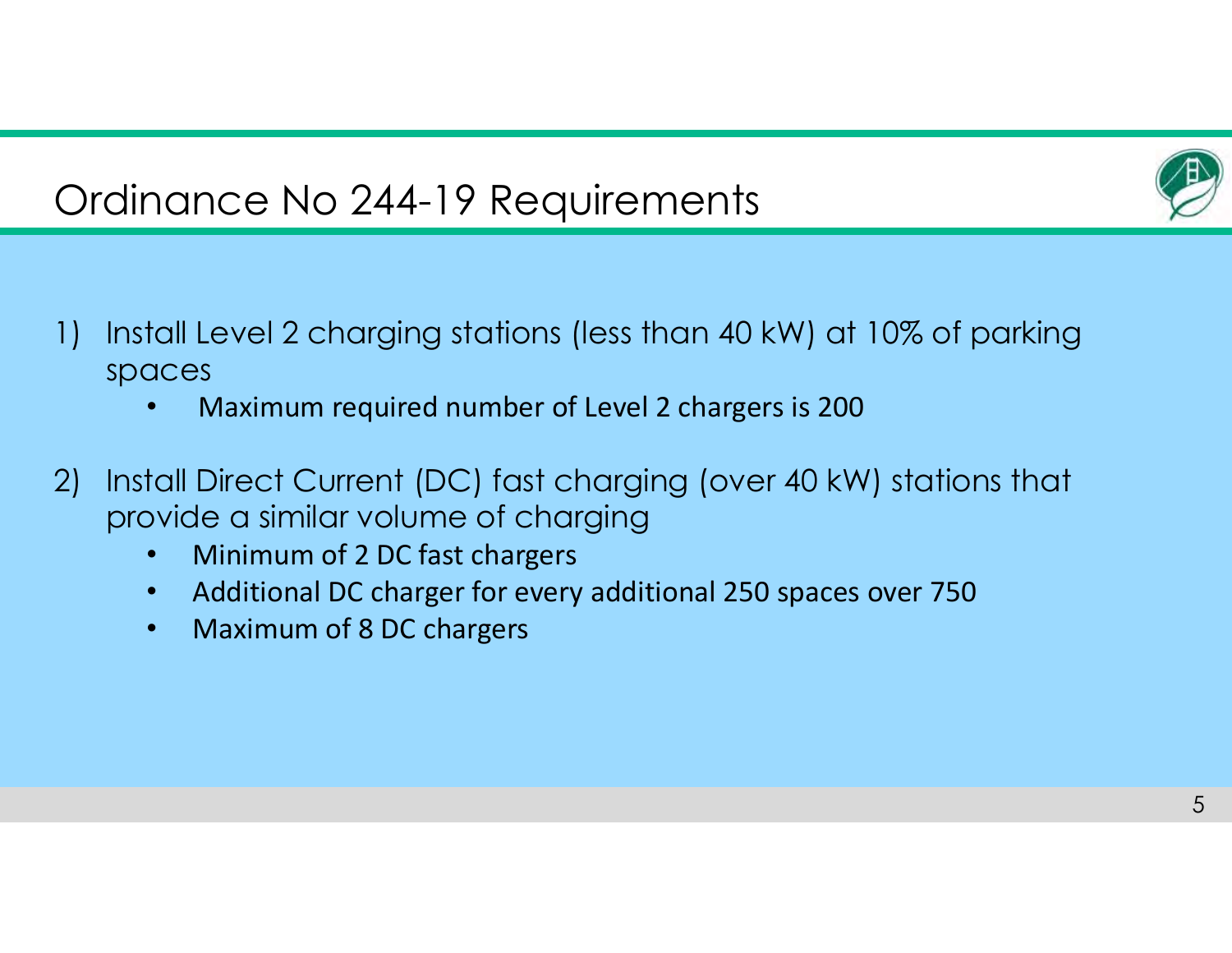

### Waiver Process

- $\bullet$  In some facilities, it will not be technically feasible to comply with the ordinance
- $\bullet$ Operators can request a full or partial waiver
- • Determination of waiver eligibility is based on:
	- Insufficient existing **electrical capacity**
	- **Site conditions** which technically prevent installation
	- Documentation of **good faith efforts** with at least 2 service providers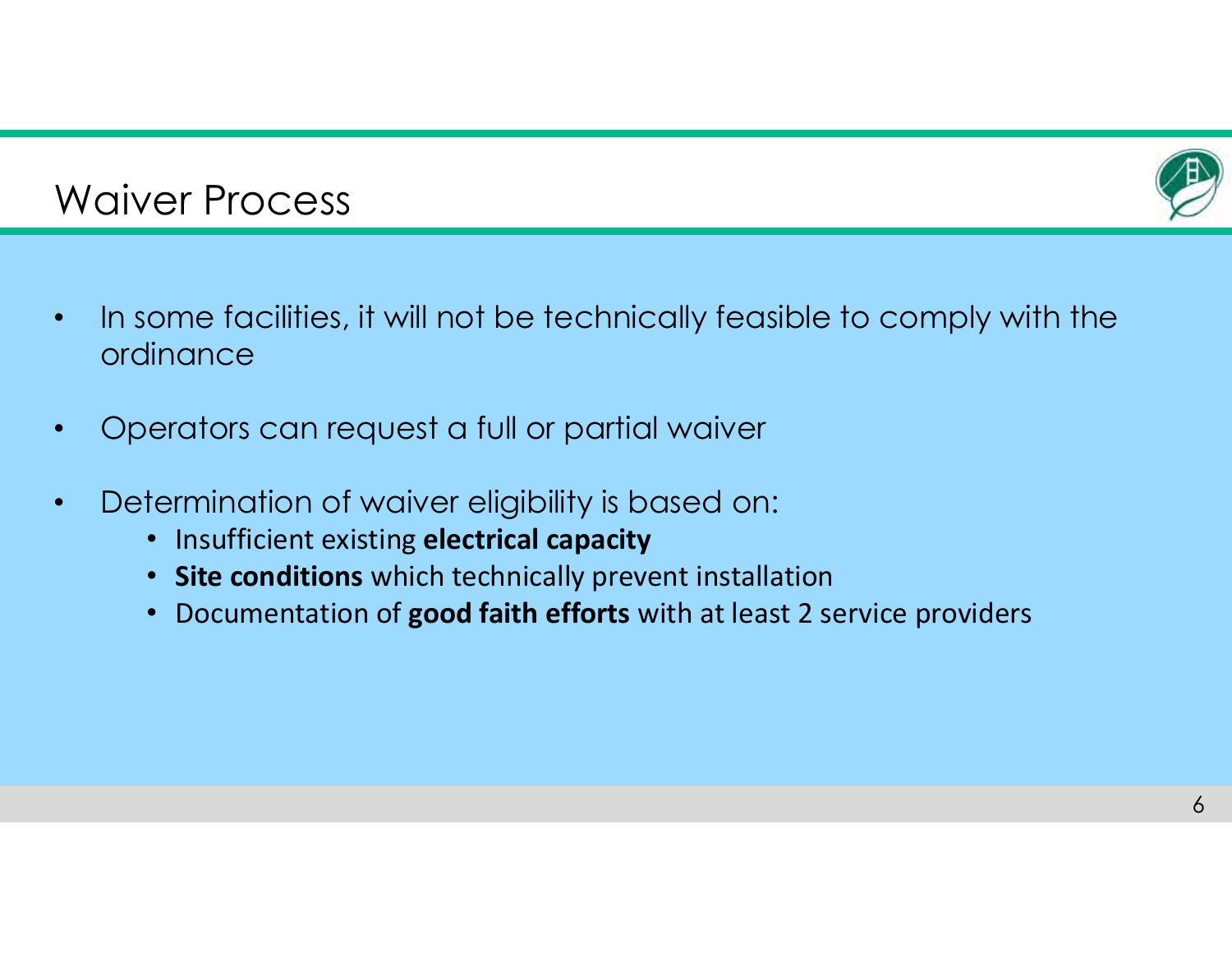

## Annual Operating Permit Renewal Process

1. Contact SFPD 6-8 weeks before permit expiration to begin process. SFPD sends you a permit packet including:

- •Commercial Parking Permit Application
- •Permit Application Checklist
- •Site Security Plan Form
- •Commercial Garage Ordinance Fact Sheet
- 2. Complete Ordinance requirements—Form A or Form B 3. Schedule meeting with SFPD to submit application

### **Beginning Jan. 1, 2022, SFPD will NOT accept your application without Ordinance Form A or B**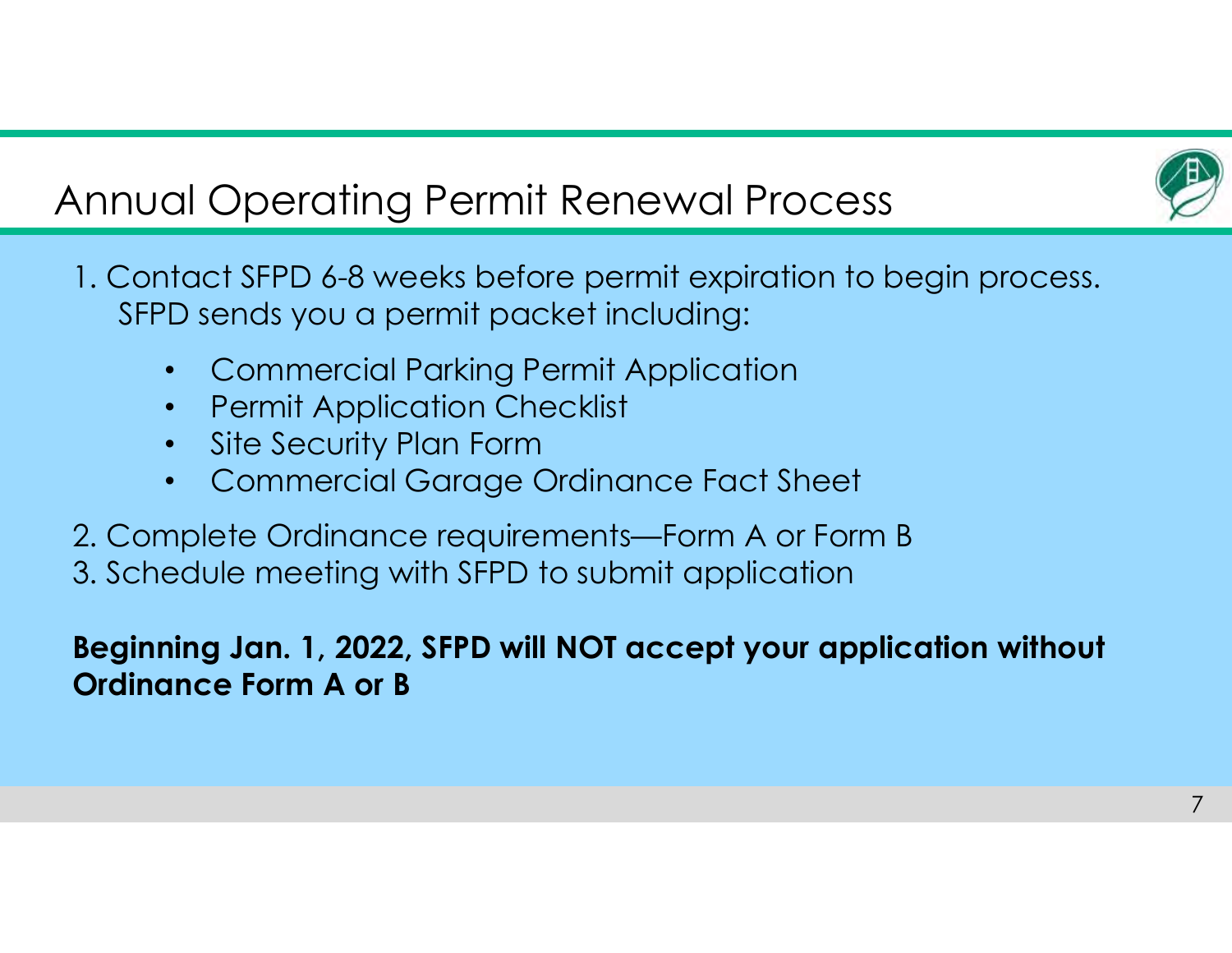### Form A: Statement of Compliance

- Charging Station Provider
- Approximate date the stations will beavailable to public
- Equipment schedule and site plan for the stations

#### **Section B: Compliance Information and Statement**

8. No. of Total Parking Spaces\*:

9. Total Number and Output of Public Level 2 Charging Stations\*: (enter "NA" if not applicable)

| Number of Public<br>Level 2 Charging<br><b>Stations</b> | Output per<br>Station | Connectors per<br>Station |  |
|---------------------------------------------------------|-----------------------|---------------------------|--|
| For example: 4                                          | 50 kW                 |                           |  |

10. Total Number and Output of Public Fast Charging Stations\*: (enter "NA" if not applicable)

| Number of Public<br><b>Fast Charging</b><br><b>Stations</b> | Output per<br>Station | Connectors per<br>Station |  |
|-------------------------------------------------------------|-----------------------|---------------------------|--|
| For example: 3                                              | 100 kW                |                           |  |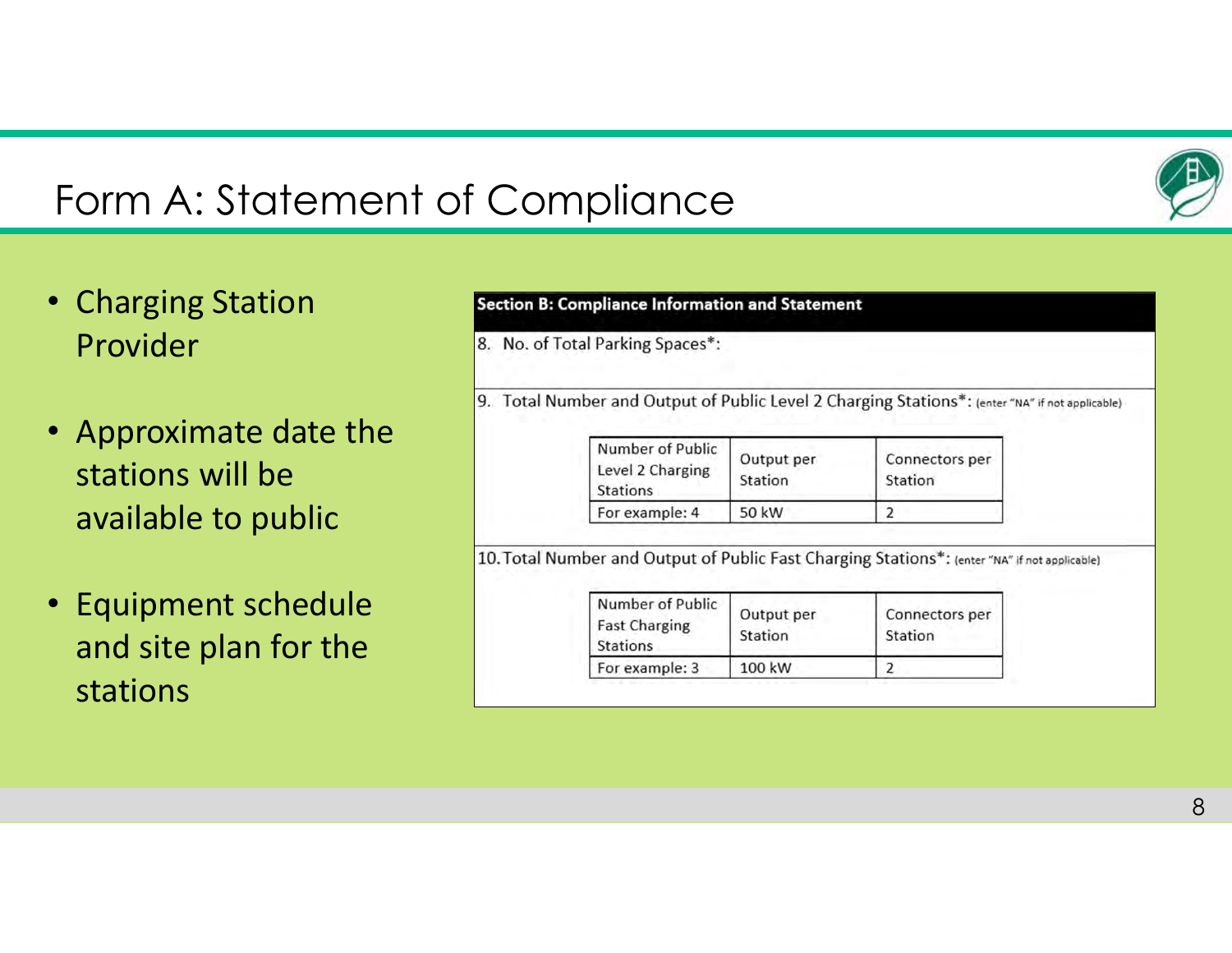### Form B: Full or Partial Waiver Request



Select as many justifications as applicable to your site

| <b>Waiver Reasons</b>                                                           | <b>Waiver Duration</b> |
|---------------------------------------------------------------------------------|------------------------|
| Utility infrastructure is unable to supply<br>sufficient electrical capacity    | 5 years                |
| Site conditions make it technically infeasible<br>to install the infrastructure | 5 years                |
| Site conditions make compliance financially<br>infeasible                       | 2 years                |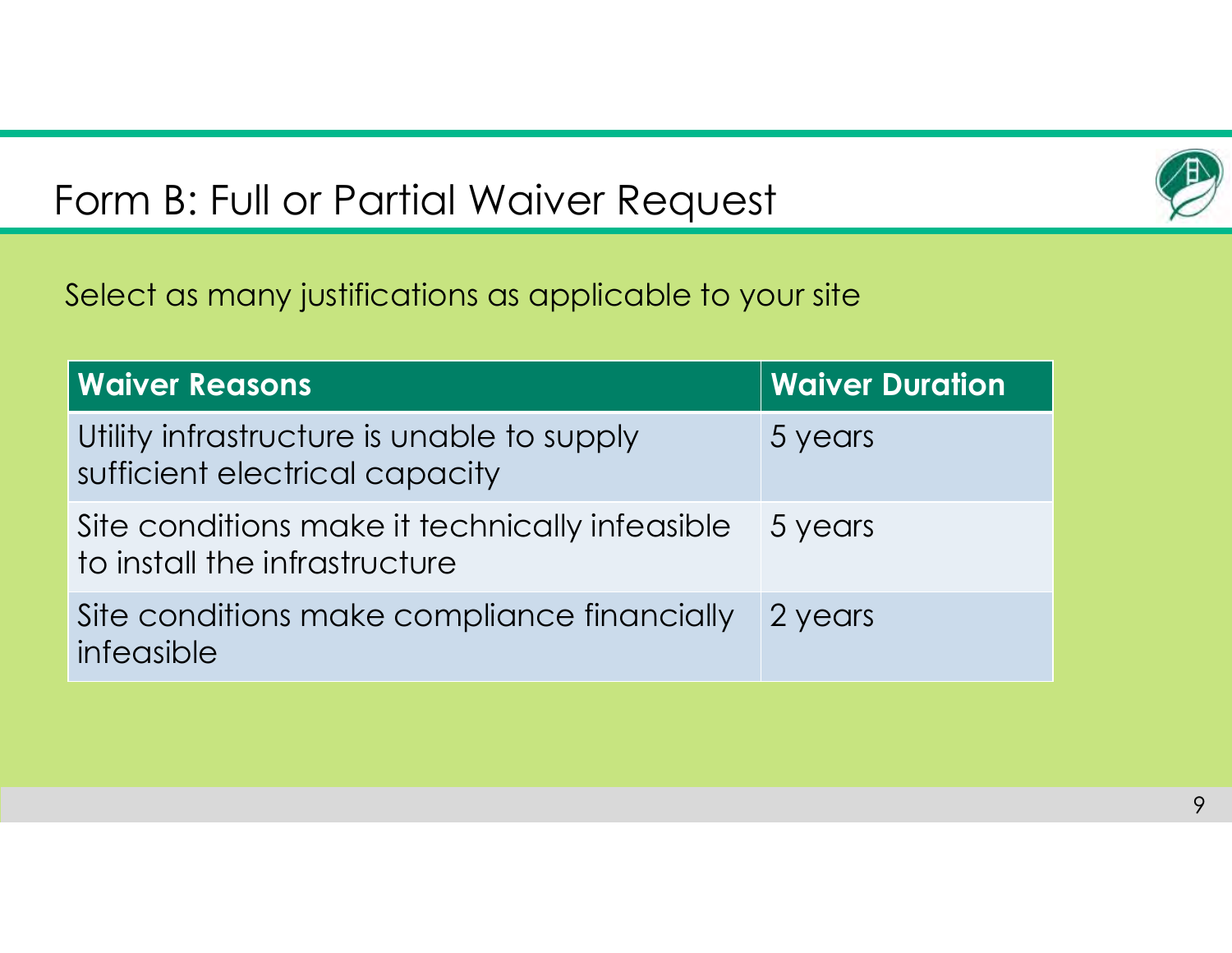

### Form B: Full or Partial Waiver Request

**Reason:** Existing local utility infrastructure is unable to supply sufficient electrical capacity

#### **Required Information:**

- •Existing Service Amperage
- •Required Service Amperage for Full Compliance
- $\bullet$ Estimated Cost for Service Upgrade
- •Licensed Electrical Contractor Name
- Contractor License No.
- •Supporting Report or Analysis

**Expiration:** Waiver expires in 5 years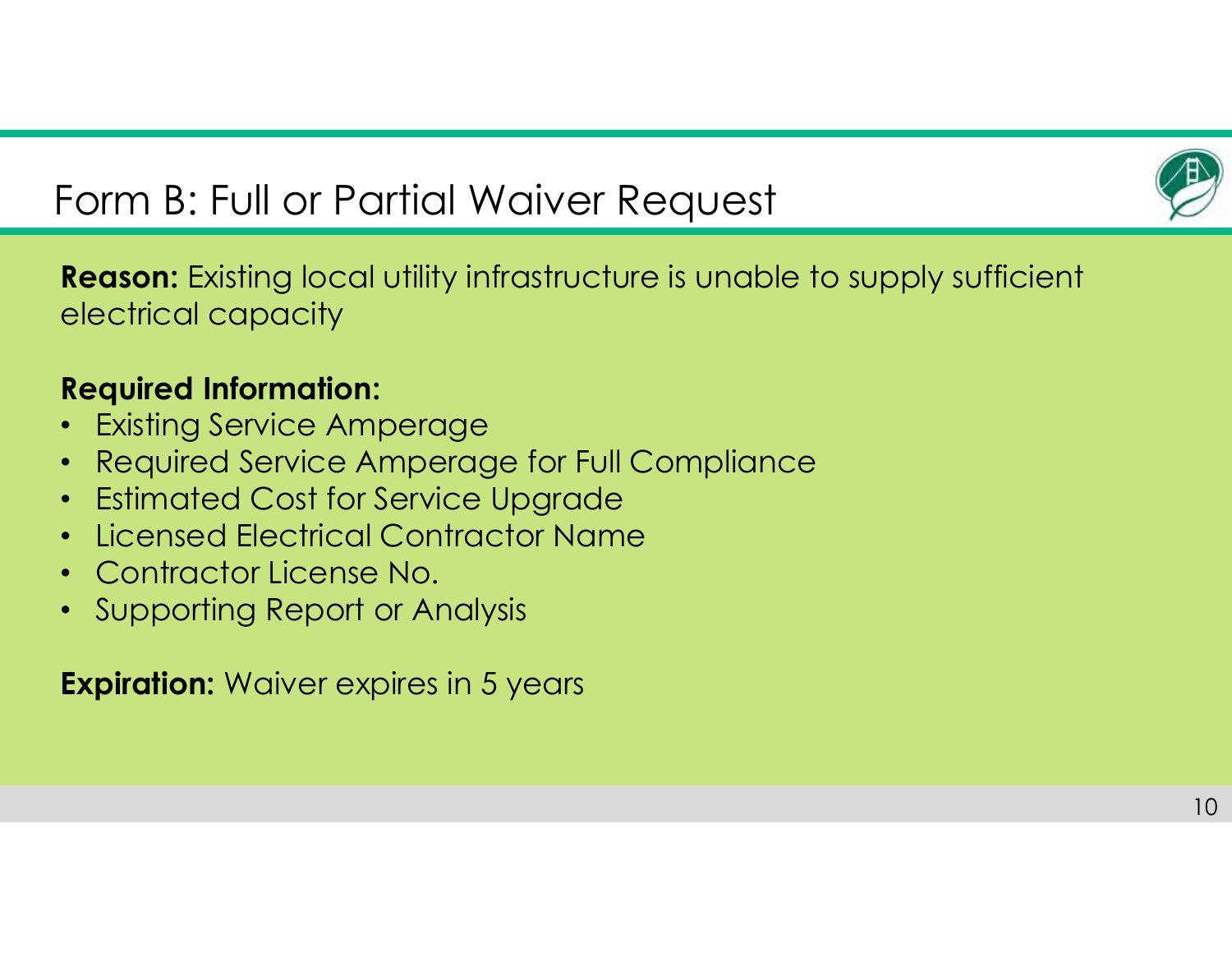

### Form B: Full or Partial Waiver Request

**Reason:** Existing site conditions make it technically infeasible to install the infrastructure

### **Required Information:**

- $\bullet$ Description of existing conditions
- •Name of company that conducted site analysis
- Contact Info
- Supporting Report or Analysis

**Expiration:** Waiver expires in 5 years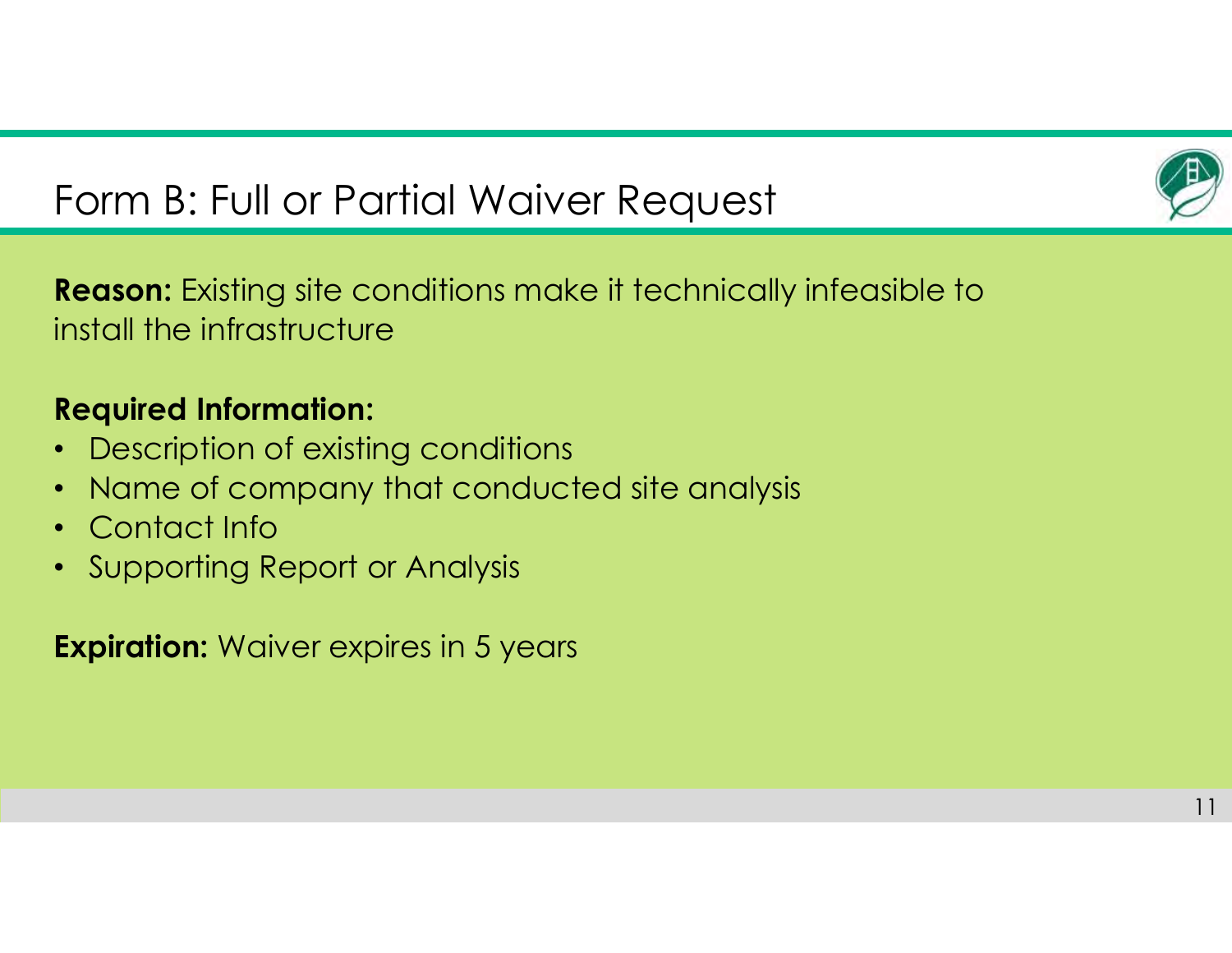### Form B: Full Waiver Request



**Reason:** Garage Operator has made good faith efforts to enter into an agreement with at least **two** EVSPs, at minimal or no cost to Operator, but the companies declined because the agreement was not financially viable.

#### **Required Information:**

- $\bullet$ Company 1 Contact info
- $\bullet$  . Company 2 Contact info
- Supporting Report or Analysis

**Expiration:** Waiver expires in 2 years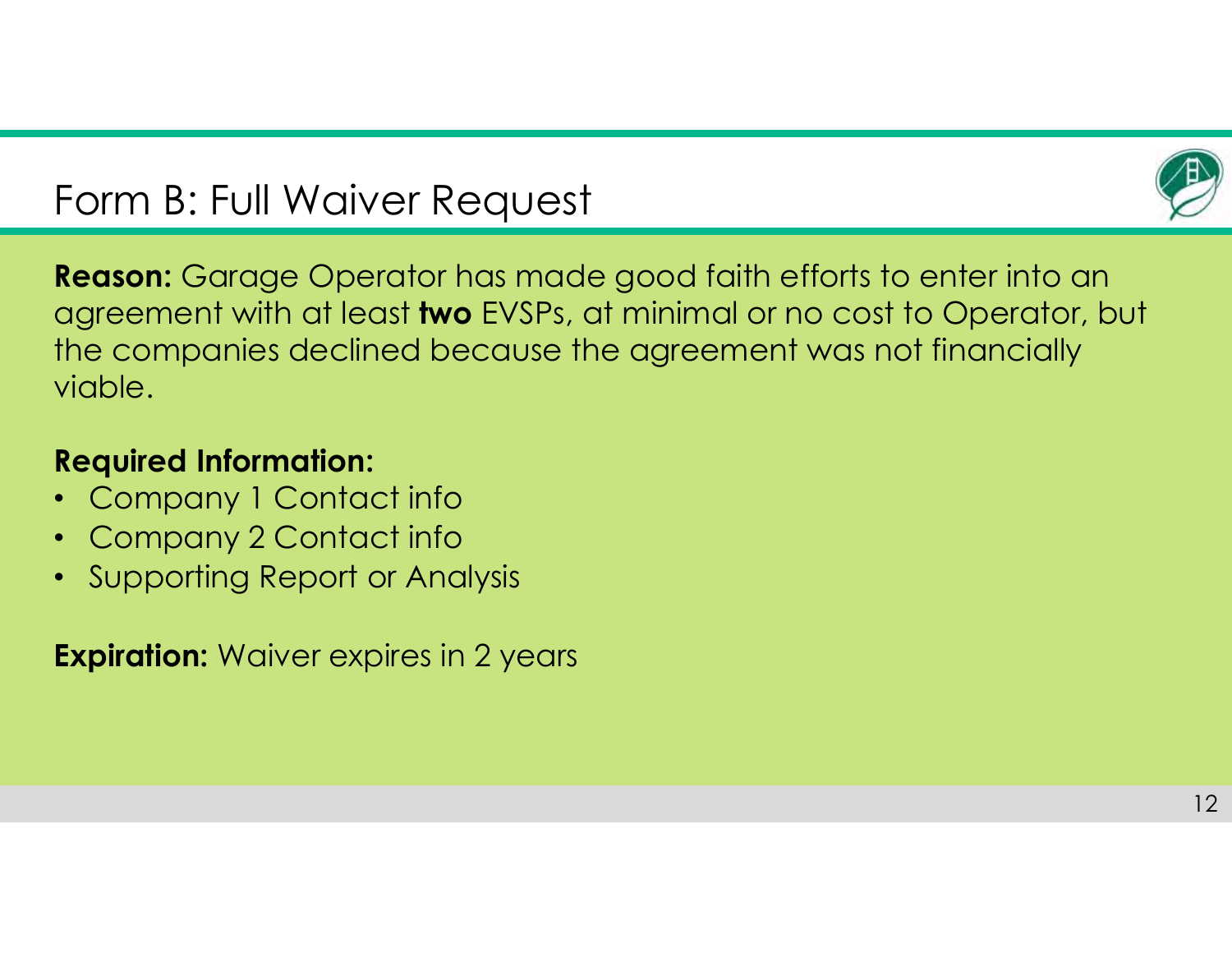

### Form B: Partial Waiver Request

#### **Reasons:**

• Existing local utility infrastructure is unable to supply sufficient electrical capacity for full compliance

### **OR**

• Existing site conditions make it technically infeasible to install the infrastructure for full compliance

#### **Required Information:**

- Number of Level 2 or Fast Charging Stations to meet full requirement
- Number of Level 2 or Fast Charging Stations proposed for partial waiver
- Approximate date the stations will be available to public
- Additional information to support the request
- Equipment schedule and site plan for the stations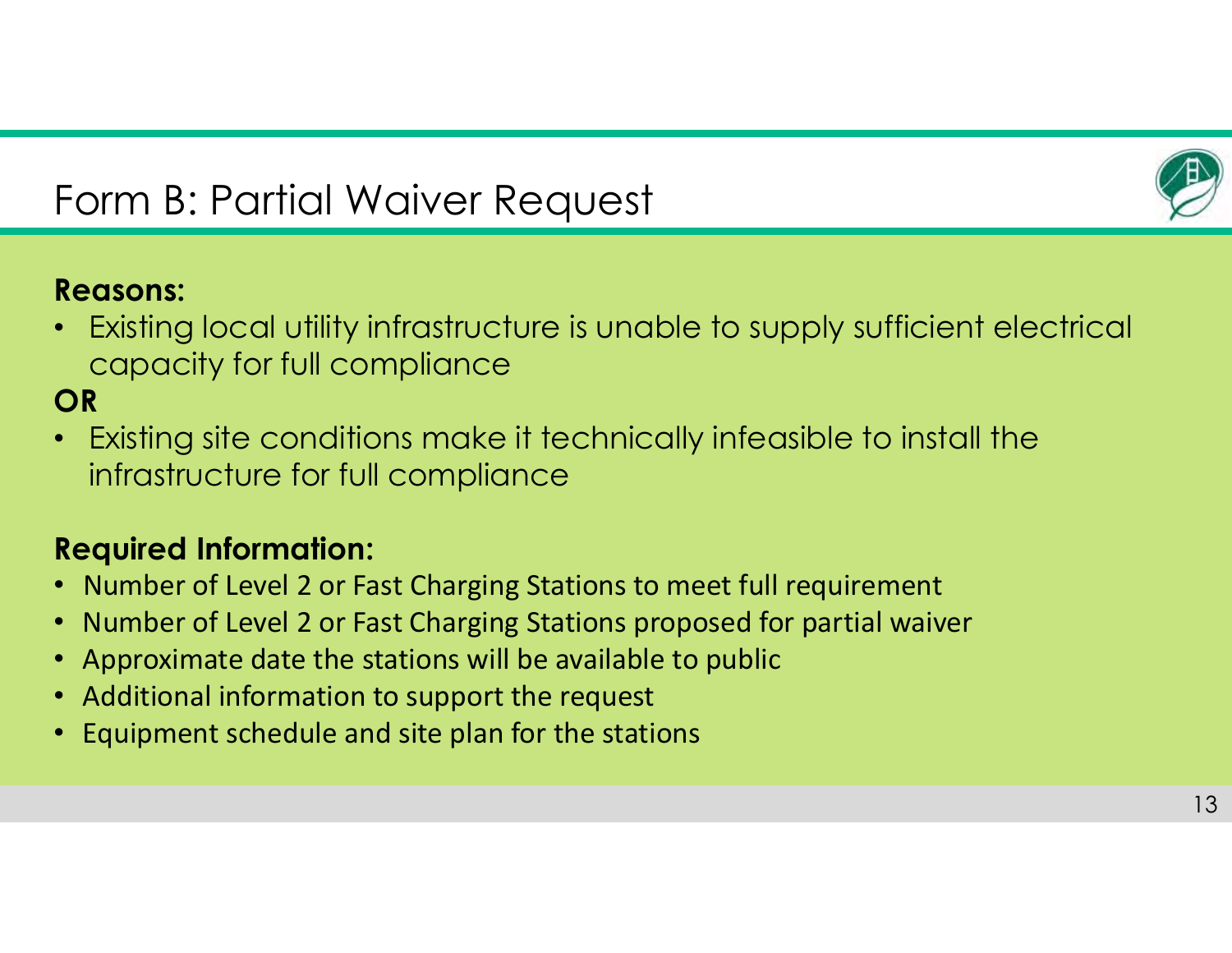

### Penalties for Noncompliance with Section 3102

| <b>Are there Charging</b>                                                                      | <b>Parking Garage/</b>                            | <b>PERIOD OF NONCOMPLIANCE</b> |                                             |                  |
|------------------------------------------------------------------------------------------------|---------------------------------------------------|--------------------------------|---------------------------------------------|------------------|
| <b>Stations that satisfy</b><br><b>Chapter 31 on site</b><br>on Compliance<br>Date (1/1/2023)? | Lot Capacity                                      |                                | Up to 30 days 31 to 180 Days After 180 Days |                  |
| 50% or more<br>compliance                                                                      | 1,000 parking spaces \$100 per day<br>and greater |                                | \$200 per day                               | $$500$ per day   |
| 50% or more<br>compliance                                                                      | lless than 1,000<br>parking spaces                | \$50 per day                   | $$100$ per day                              | \$250 per day    |
| 49% or less<br>compliance                                                                      | 1,000 parking spaces \$200 per day<br>and greater |                                | \$400 per day                               | $$1,000$ per day |
| $49\%$ or less<br>compliance                                                                   | $\parallel$ less than 1,000<br>parking spaces     | $ $100$ per day                | $$200$ per day                              | $$500$ per day   |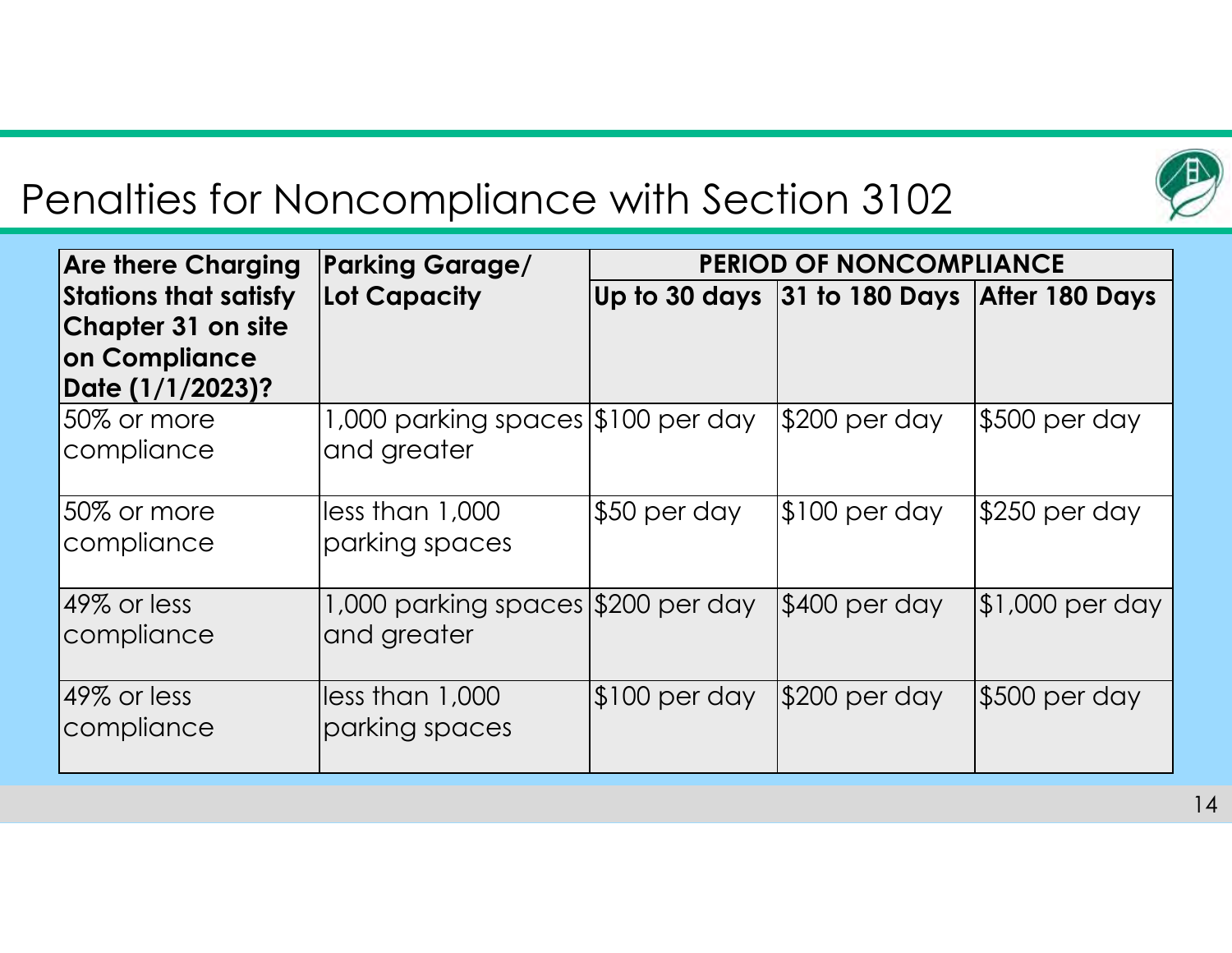

### Technical Assistance for Stakeholders

### **EV Charging Ordinance Workshops for Commercial Garages**

- August 24, 2021
- November 18, 2021
- January 12, 2022

### **Content**

- $\bullet$ Review of ordinance and compliance steps
- $\bullet$ Panel with EV Service Providers including Q&A
- $\bullet$ Step by step instructions for compliance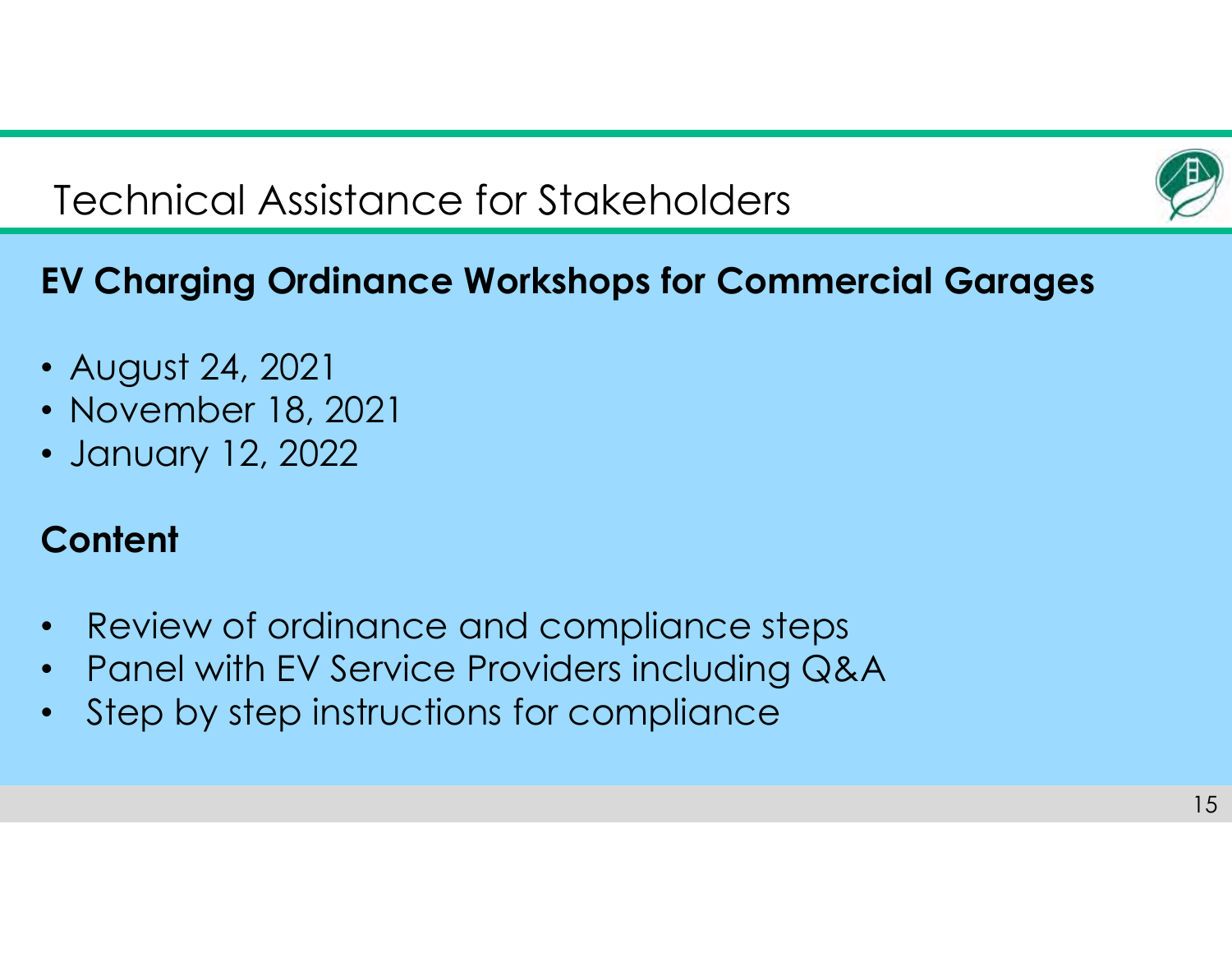### Technical Assistance for Stakeholders





**SF** Environment

**FACTSHEET** 

**Commercial Garage Electric Vehicle Charging Ordinance** 

**Ordinance No. 244-19 requires publicly accessible** commercial garages and lots with 100+ parking spaces to install electric vehicle (EV) charging stations at 10% of parking spaces by January 1, 2023

This factsheet provides San Francisco garage operators information and resources to meet the Commercial Garage Electric Vehicle (EV) Charging Ordinance requirements.

16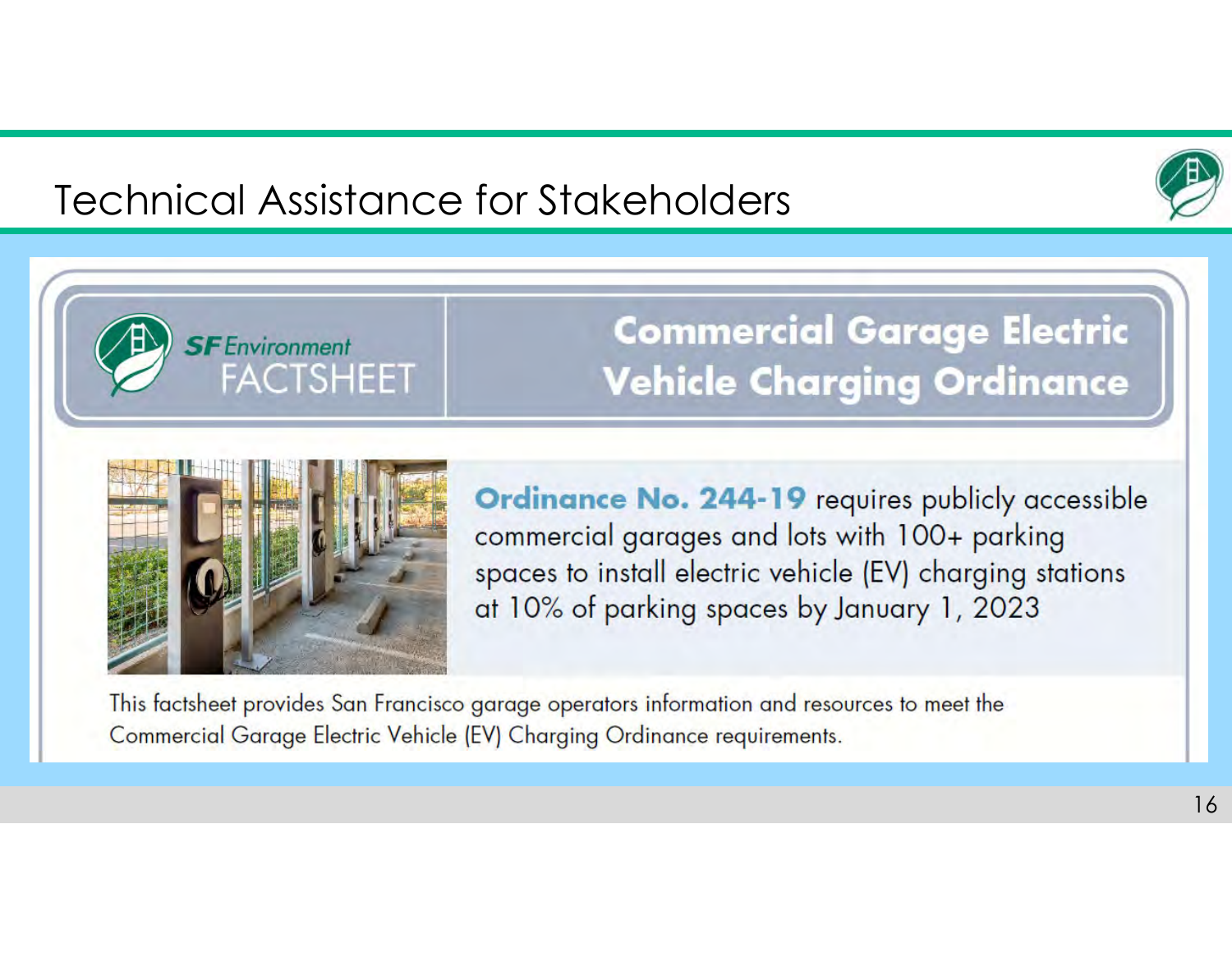

### Compliance Next Steps

#### **Key Dates:**

- By September 1, 2021 Ordinance webpage available
- $\bullet$ By December 1, 2021 – Ordinance Forms available
- $\bullet$ January 1, 2022 – Ordinance Forms required for annual permit renewal
- $\bullet$ January 1, 2023 – Compliance required

#### **Additional Resources:**

- For instructions and latest information: www.sfenvironment.org
- Questions and technical assistance: ChargingMadeEasy@sfgov.org